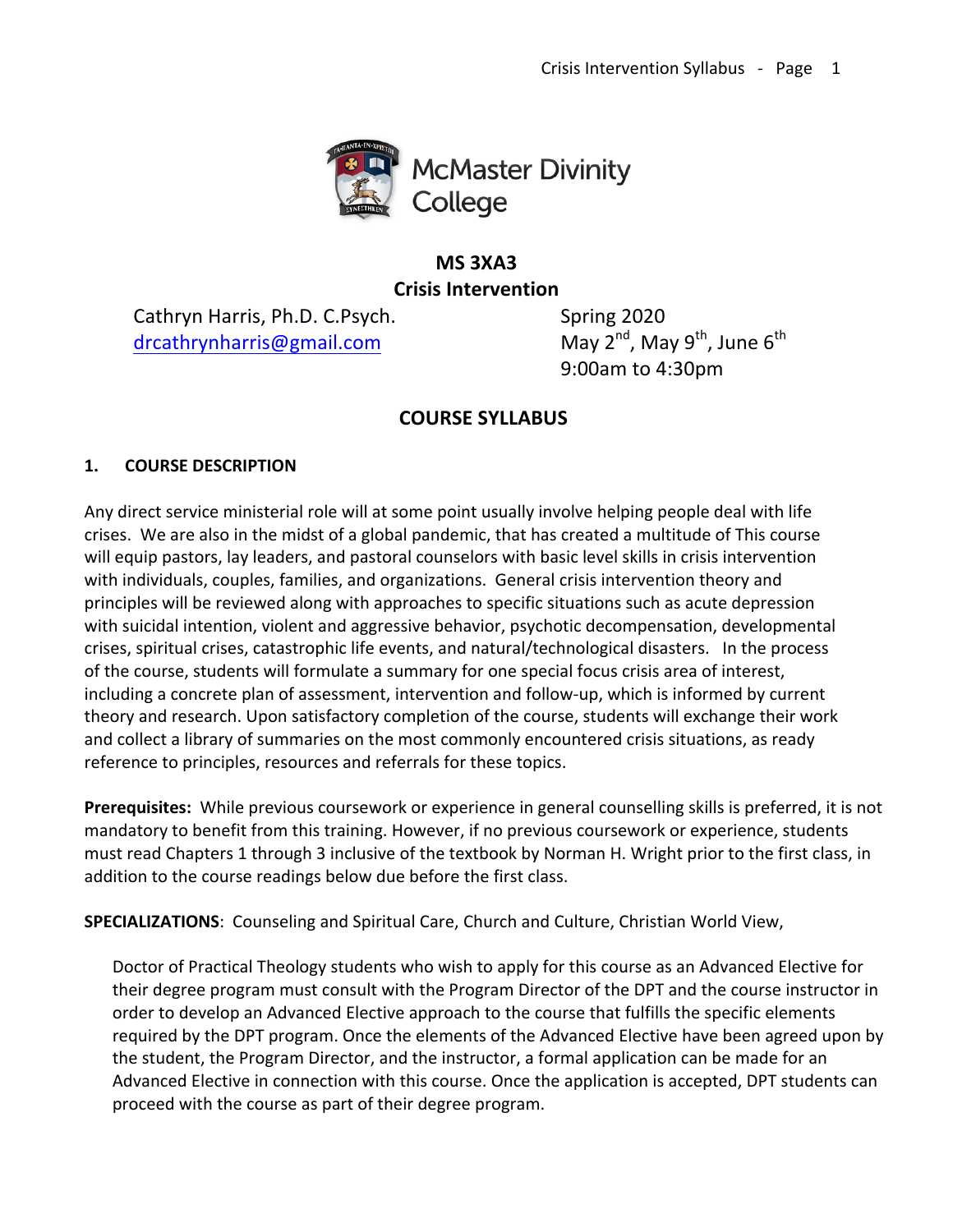# **2. COURSE FORMAT**

This intensive course is offered in live, online videoconference format, scheduled on 3 full days of instruction. Class sessions will include didactic instruction, video presentations, group presentations, role play, and class discussion. Since this is a skills-development course, full participation in each of the three class days is required, and because of the intensive format of this course, readings must be completed before class, including the first day of class. Group presentations will require students to videochat and collaborate during the 4 weeks between the  $2^{nd}$  and  $3^{rd}$  class. Group presentations during the  $3^{rd}$  class will be made online. By the end of the course, each student will have summaries from the instructor and fellow students on a variety of specific crisis situations to build their own "Crisis Intervention" handbook and reference library.

## **3. LEARNING OBJECTIVES**

Since this is a skills-development course, the learning objectives for each specialization are the same.

## *Knowing*

- To understand the goals, phases, and techniques of crisis intervention in general
- To understand the how these goals, phases, and techniques are adapted uniquely to specific types of crises, including suicide, violent or potentially violent incidents, developmental crises, and other adventitious crises, such as natural or man-made disasters and the current pandemic crisis, as well as how these are adapted to specific populations
- To understand the symptoms and adaptations commonly experienced in response to trauma
- To understand the unique opportunity and dangers in providing crisis intervention in a pastoral role
- To understand the unique challenges and adaptations involved in doing crisis counselling online or over the phone
- To understand the unique role of the church in providing early intervention during crises

## *Being*

- To identify the life crises which we have survived, and the adaptations to these crises that have affected our lives
- To increase tolerance in hearing others' pain and being open to the experience of one's own pain.
- To increasingly practice empathic listening skills, effective responses, and appropriate support in all our relationships, especially when these have been affected by crisis and trauma

## *Doing*

- To observe and identify helpful versus non helpful responses in crisis situations
- To develop skills in assessing, intervening, and follow-up in different types of crises, with different populations, and in different contexts
- To develop skills in identifying the need for and facilitating referrals for further psychological and medical help when necessary
- To identify resources within our communities to provide support, education, and further help for individuals in crisis

• To develop an action plan for facilitating early intervention in crises and/or providing crisis intervention resources within our ministry context or community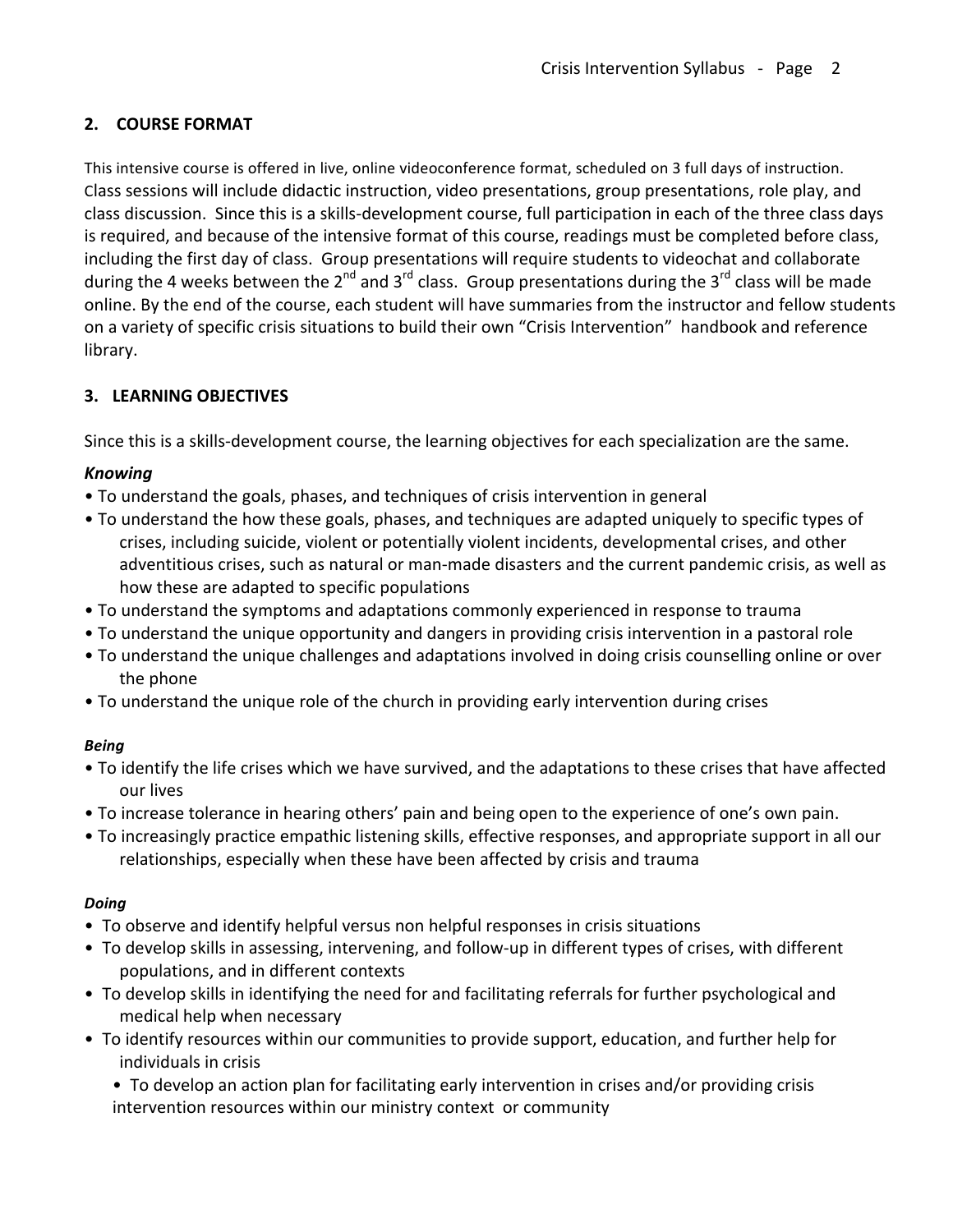## **4. COURSE TEXTS**

All required textbooks for this class are available from the College's book service, READ On Bookstore, Room 145, McMaster Divinity College. Texts should be purchased before the first day of class. Please contact READ On Bookstore, 5 International Blvd, Etobicoke, Ontario M9W 6H3: phone  $416.620.2934$ ; fax  $416.622.2308$ ; email books@readon.ca. Other book services may also carry the texts.

## **A.** *Required Textbooks:*

Wright, H. Norman. (2011). The Complete Guide to Crisis and Trauma Counseling: What To Do and Say When It Matters Most. Bethany House: Minneapolis, MN. (449 pp)

Mason, Karen. (2014). Preventing Suicide: A Handbook for Pastors, Chaplains, and Pastoral Counselors. InterVarsity Press: Downer's Grove, IL. (232 pp)

## *B. Additional articles:*

To supplement lectures, additional articles are provided on the class website on A2L. An extensive bibiiography is also provided to aid students in preparing for their class projects.

## **5. INSTRUCTOR**

**Biography:** Cathryn Harris, Ph.D. C.Psych. is an Associate Professor at McMaster Divinity College. She is a Registered Psychologist (CPO) with competencies in both Clinical and Counselling Psychology, a Registered Marriage and Family Therapist, and Approved Supervisor in Marriage and Family Therapy with AAMFT and CAMFT, and a Certified EMDR Therapist. For 35 years, and currently fulltime, she has provided psychotherapy and psychological assessments to individuals, couples, families, children and adolescents in outpatient private practice. She has also worked in inpatient and day treatment programs, and provided consultation to pastors, teachers, and business professionals on individual and organizational issues. She has been continuously involved in the training and supervision of Christian mental health professionals for over 30 years, beginning as Adjunct Professor at Rosemead School of Psychology and at Fuller Graduate Seminary for a short while, and for the longest time as Clinical Supervisor for a Christian counselling ministry that placed counselling interns in churches throughout Southern California. It has also been her privilege on a few occasions to provide counselling skills training specifically to Pastors, and enjoys being able to do more of this at MDC. Dr. Harris has been married for over 30 years to another psychologist, and has one adult daughter who has managed to survive that experience.

**Contact and Availability:** Dr. Harris is available for one-on-one consultation briefly after class and during breaks on the day class is scheduled. Otherwise, students may contact her at drcathrynharris@gmail.com. Please make sure you put "Crisis Intervention course" in the subject line of any email to rapidly identify your communication.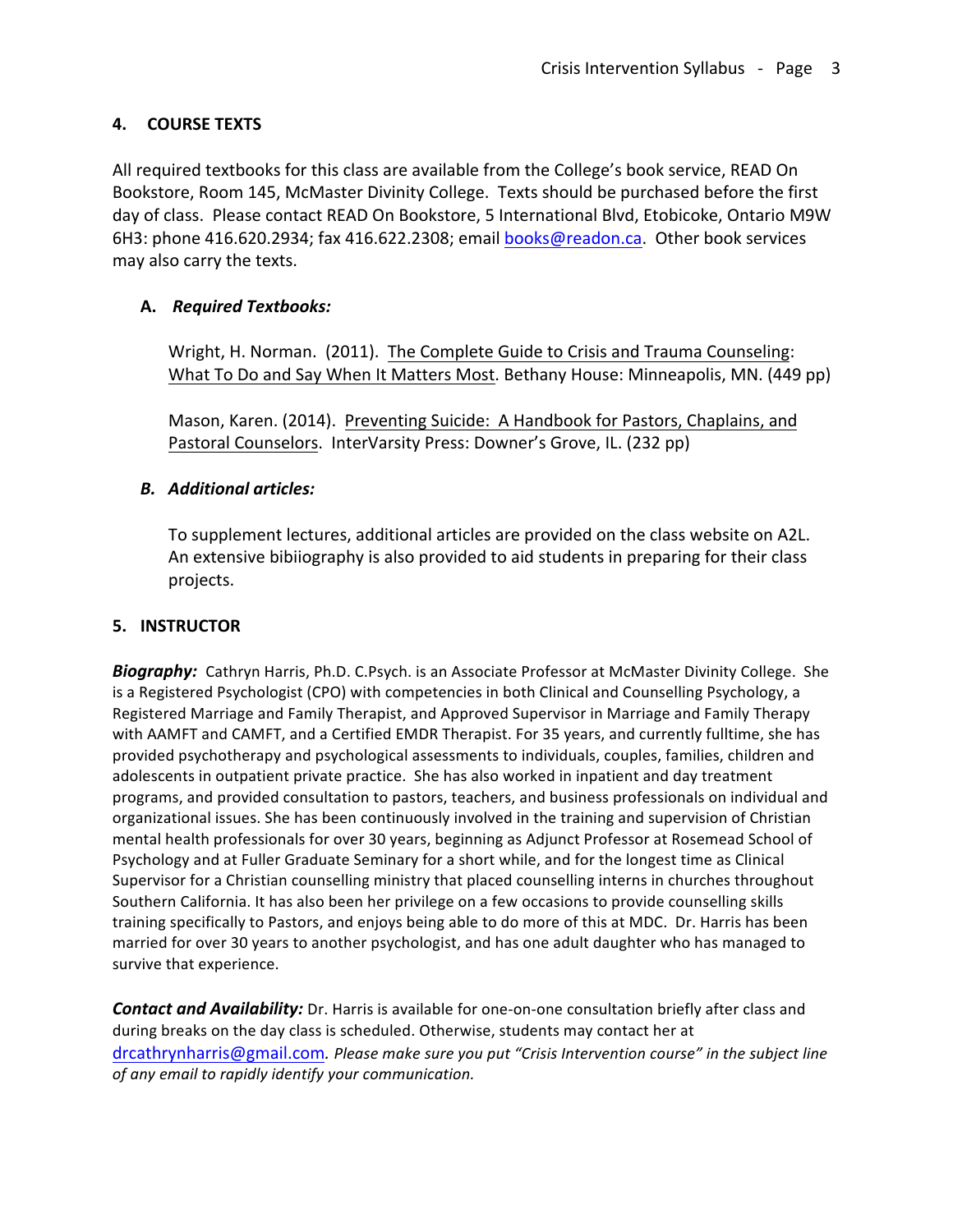## **6. COURSE REQUIREMENTS**

### A. Class Participation - 20% of grade

Attendance, and participation in class discussions, activities and roleplays.

### **B. Assignments**

### **i.** Group Presentation and Written Resource Handout - 50% of grade

Students will form groups of two or three (depending on class size) to produce an online presentation on a unique topic from the list below. This assignment is due during the third/last class on June  $6<sup>th</sup>$ , so 4 weeks is allowed to prepare the assignment between the  $2<sup>nd</sup>$  class and when the presentations and handouts are due in the  $3^{rd}$  class. (Presentation length will depend on class size). The **presentation** will be conducted online, and must include some interactive material and/or demonstration: role play, video, class activity, case study for discussion, etc. A partial bibliography is provided online with beginning reference materials for some topics. At least 5 journal articles, chapters, or book references are required.

Groups will prepare a written handout for fellow students. This handout and all other written supplementary materials that are part of the presentation must be submitted online through A2L by Friday June  $5<sup>th</sup>$  at 9am to allow time to upload to A2L for access for all class members. The handout will summarize (use these section headings):

- A. **Introduction** definition of crisis, statistics, demographics, relevance to Christian or other target community, etc
- **B. Assessment**
- **C. Interventions**
- **D. Follow-up**
- **E. Resources**
- **F. Bibliography and Other Recommended Reading**

Also prepare a Handout for Counselees and/or Outline of a Community Presentation for bonus points!!

**Crisis Topics:** (cont. next page)

Abuse and Violence Sexual Assault Sexual Abuse of a Child/Adolescent Domestic Violence Physical Abuse of a Child/Adolescent Catastrophic Life Events Accidental Injury/ Chronic Illness/ Terminal Illness Arrest/Incarceration Sudden Death/ Suicide/ Homicide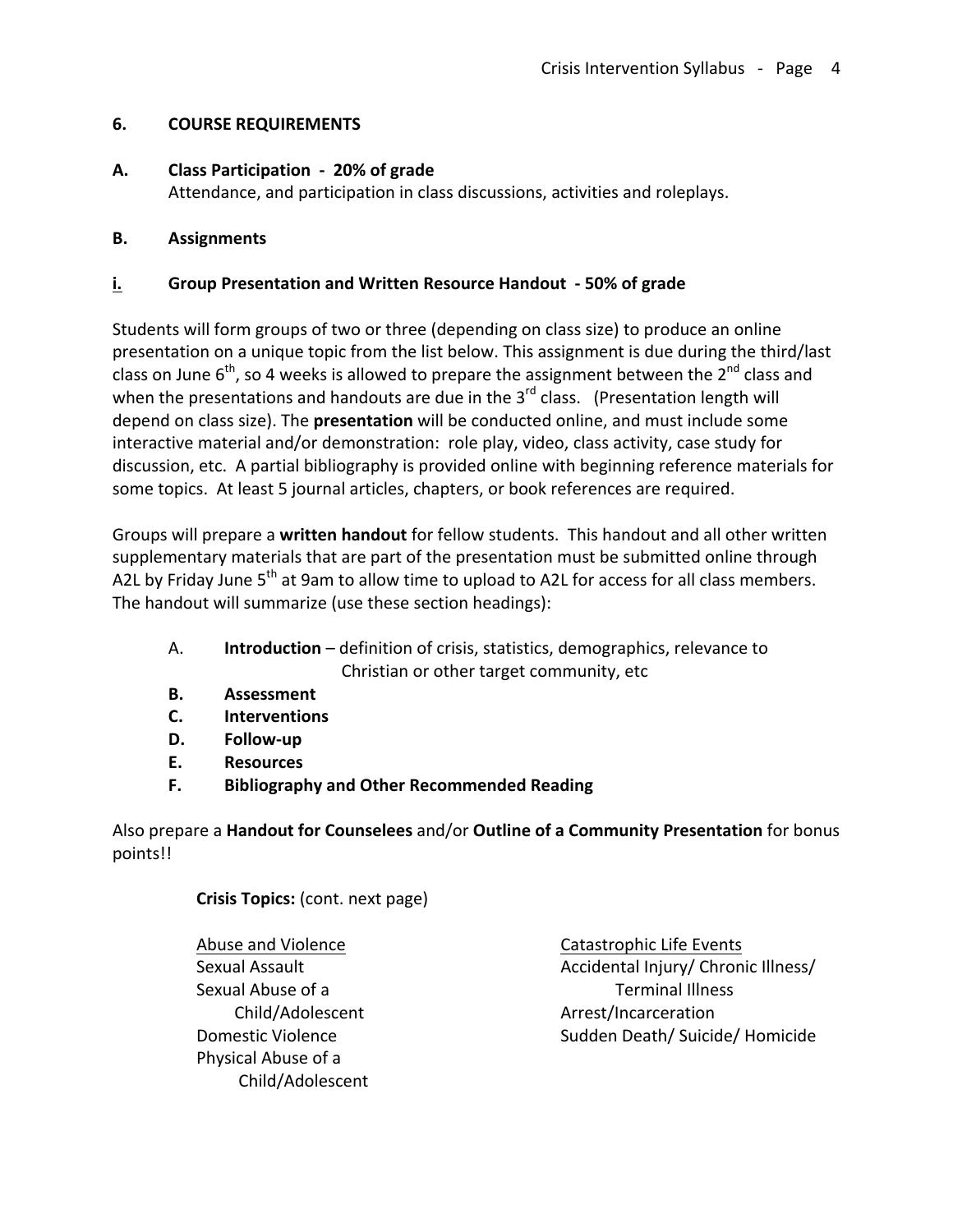Special Populations and Settings Families Children and Adolescents Refugees **Military** First Responders Prison Population

Developmental/Transitional Crises Bereavement/ Natural Death Marital Separation/Divorce Unexpected Pregnancy/ Abortion/ Miscarriage Dementia/ Care of Elderly Aging/ Retirement Immigration

### **ii. Individual Paper – 30% of grade**

This paper represents the practical application of this course to your current or future ministry role, and fulfills the final objective of the course to develop an action plan for facilitating early intervention for crises and/or providing crisis intervention resources within your ministry context or community. If you do not have currently a specific ministerial role or community, you may use a hypothetical or anticipated one. You can use the material you researched for your group project, or other materials you collected during the course, including from other groups (so long as authorship is clearly cited for original work by another person, and primary references are included In your bibliography as well).

Imagine that you are submitting a proposal to a Church Board or non-profit organization to obtain funding or other support (you don't need to provide a budget, however). The content can be organized in bullet points/ outline form, but must include all relevant content, and should be at least 5-6 pages in length (single spaced within paragraphs, double spaced between paragraphs). The paper is due approximately three weeks after the last class (Sunday, June 28th at midnight).

Your paper should include (use these subheadings):

- A. **Participant Identification**: What is the target population, and description of ministerial context (your role, and the characteristics of the community involved).
- B. **Problem Identification**: Description of need for crisis services and/or identification of how you will identify these needs. (Why)
- C. **Action Plan**: Description of program elements to address the identified needs (Who, where, how, when, what) - (You can include the Participant Handout and/or Presentation outline developed as part of a group project)
- D. **Evaluation Plan**: Description of how you will evaluate outcomes. How will you know your program was successful?
- E. **Referral and Resources List**: List of resources in your specific community and geographical area to which you could refer those in crisis in addition to the needs you have addressed in your proposal.
- F. Bibliography: Sources you consulted in formulating your plan, and which will be informative and relevant in carrying it out.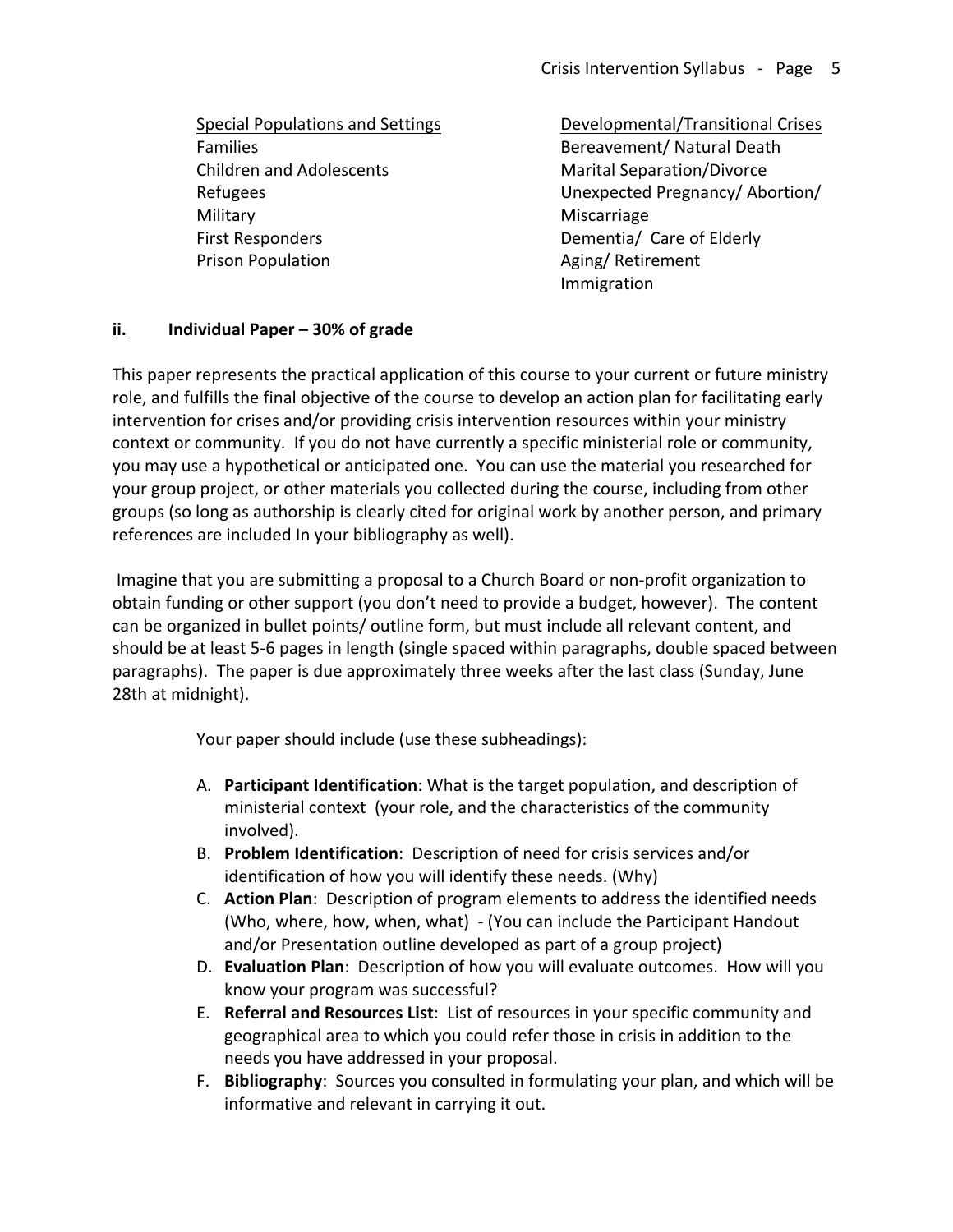## **7. COURSE ADMINISTRATION**

**College Style for Submission of Written Work:** All stylistic considerations (including but not limited to questions of formatting, footnotes, and bibliographic references) must conform to the McMaster Divinity College Style Guidelines for Essays and Theses

http://mcmasterdivinity.ca/wp-content/uploads/2018/02/mdcstyleguide.pdf. Failure to observe appropriate form will result in grade reductions.

**Statement On Academic Honesty:** Academic dishonesty is a serious offence that may take any number of forms, including plagiarism, the submission of work that is not one's own or for which previous credit has been obtained, and/or unauthorized collaboration with other students. Academic dishonesty can result in severe consequences, e.g., failure of the assignment, failure of the course, a notation on one's academic transcript, and/or suspension or expulsion from the College.

Students are responsible for understanding what constitutes academic dishonesty. Please refer to the Divinity College Statement on Academic Honesty ~ https://mcmasterdivinity.ca/rulesregulations/

**Gender Inclusive Language:** McMaster Divinity College uses inclusive language for human beings in worship services, student written materials, and all its publications. It is expected that inclusive language will be used in chapel services and all MDC assignments. In reference to biblical texts, the integrity of the original expressions and the names of God should be respected, but you will need to use gender-inclusive language for humans, and you will need to quote from a gender-inclusive version such as the following: NRSV (1989), NCV (1991), TEV/GNB/GNT (1992), CEV (1995), NLT (1996), TNIV (2005), and the Common English Bible (CEB 2011).

## **Submission of Written Work:**

**1. Group Assignment:** A digital copy of all written materials must be submitted online through Avenue to Learn by Friday June  $5<sup>th</sup>$ , 9am, to allow time to upload A2L for access by other class members. 

**2. Individual Paper**: Submit online through Avenue to Learn on class page. Due three weeks after last class, on Sunday June 28th, by midnight. 50% loss in points for late submission.

**Cell Phone/Computer Policy:** Students are to refrain from texting or conducting cell phone conversations while class is in session. Should you need to maintain contact with family members and/or your church or ministry, please turn off the ringer so as to avoid disturbing others; upon receipt of an urgent call, you may discretely excuse yourself from the classroom. The same policy applies to all computer generated sound schemes or other electronic annunciation systems.

Copyright: This syllabus is the property of the instructor and is prepared with currently *available information. The instructor reserves the right to make changes and revisions up to and including the first day of class.*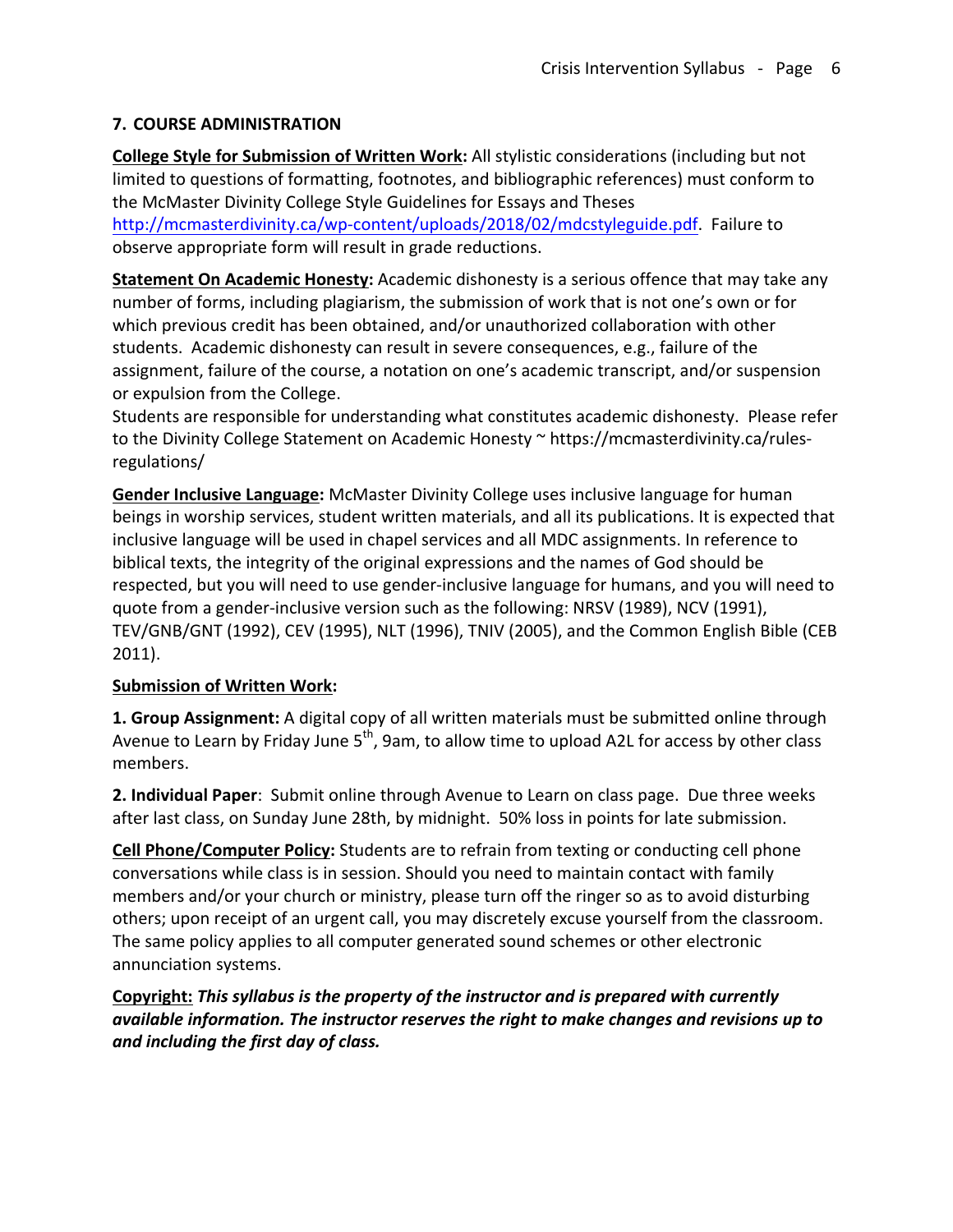### **8. COURSE OUTLINE : LECTURES, READINGS AND ASSIGNMENT SCHEDULE**

*(Due on class date indicated)* 

### **DAY ONE: Saturday May 2<sup>nd</sup>**

**Reading Assignment:** Wright, Chapters 7-9, 14-15 (98pp); Mason (184pp) (\*\*For those with no previous training in counseling, please also read Wright, Chs 1-3)

#### **Lecture Topics:**

Crisis Intervention Theory General Crisis Intervention Principles Suicide and Acute Depression Homicidal Ideation and Assaultive Behavior Psychotic Decompensation

## **DAY TWO: Saturday May 9th**

**Reading Assignment:** Wright Chapters 4-6, 10-13 (192pp) Dulmus, C. N., & Hilarski, C. (2003). "When stress constitutes trauma and trauma *constitutes crisis: The stress-trauma-crisis continuum".* (9 pp, on A2L) Hiltner (1972), "The Dynamics of Life Crises and Pastoral Care" (7pp, on A2L)

#### **Lecture Topics:**

Understanding the Stress  $-$  Loss  $-$  Trauma  $-$  Crisis  $-$  PTSD Continuum Introduction to Life Event Crises and Bereavement Eg. Special Focus - Unemployment Disaster Response and Understanding the Current Pandemic Crisis Principles and Guidelines for Online and Phone Counselling Emergency First Aid: Anxiety and Panic Episodes Helping Organizations and Groups Critical Incident Stress Debriefing

## Friday June 5<sup>th</sup> 9am: WRITTEN MATERIALS FOR GROUP PROJECTS DUE

**DAY THREE: Saturday June 6<sup>th</sup> GROUP PROJECTS DUE** 

#### **Reading Assignments:**

Wright, Conclusion (pp. 415-432, 18pp.) Dykstra, Robert C. (1990). "Intimate Strangers: The Role of the Hospital Chaplain in *Situations of Sudden Traumatic Loss."* (18pp, on A2L) van Deusen Hunsinger, Deborah. (2011) "Bearing the Unbearable: Trauma, Gospel and Pastoral Care." (18pp, on A2L) Other articles possibly to be announced, depending on Class interest and trajectory.